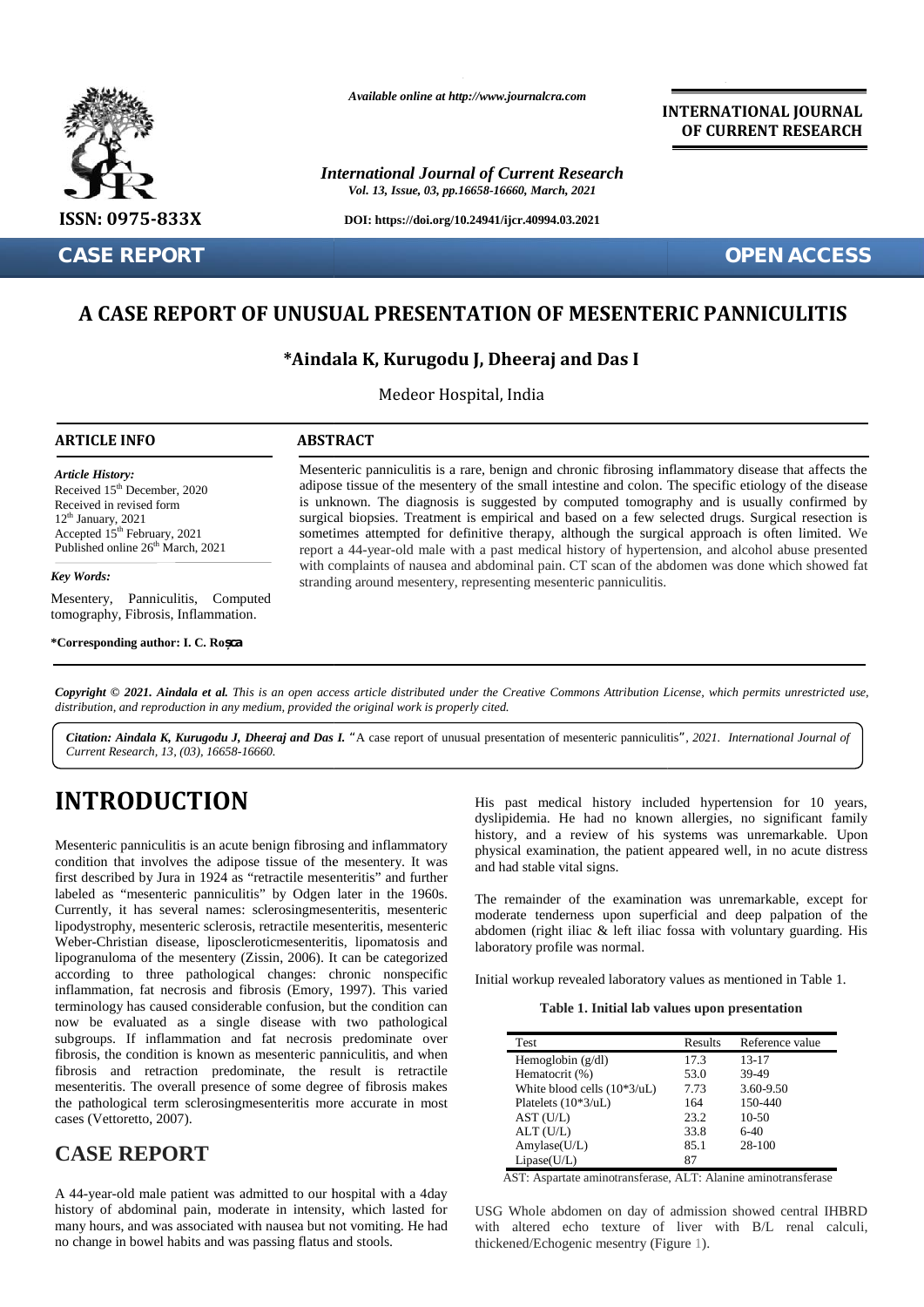

**Figure 1. Image from CT scan of the abdomen performed with oral and intravenous contrast**

The yellow arrows show multiple clustered nodes of the mesenteric fat representing mesenteric panniculitis.



The patient was started initially on conservative management. He was kept nothing-by-mouth and was started on intravenous fluids, intravenuous antibiotics and intravenous pain medications. On the second day after admission, all laboratory abnormalities were normal. normalized. The patient was still having abdominal pain, persistent nausea. Complete blood count, metabolic panel, and hepatic function remained unremarkable. Soadviced for CT contrast abdomen which revealed mesenteric panniculitis. His symptoms were believed to be secondary to mesenteric panniculitis seen on the CT scan.The patient was started on 40 mg of oral prednisone daily. After starting prednisone, his symptoms completely resolved within 36 hours. He started tolerating diet and was discharged home with a gastroenterology follow-up. He was prescribed prednisone oral taper over a period of two weeks and was discharged.

## **DISCUSSION**

Mesenteric panniculitis is a rare inflammatory condition that is characterized by chronic and nonspecific inflammation of the adipose tissue of the intestinal mesentery. So far, 130 cases have been reported in the literature under several names: retractile mesenteritis, sclerosingmesenteritis, liposcleroticmesenteritis, isolated lipody strophy of the mesentery, mesenteric lipomatosis, and lipogranuloma of the mesentery, and mesenteric manifestations of Weber-Christian disease (Grieser, 2008 and Gu, 2008). Most studies have indicated that the disease is more common in men, with a male/female ratio of 2-3:1 and several reports have indicated it to be more common in Caucasian men. Incidence increases with age, and pediatric cases are exceptional, probably because children have less mesenteric fat when compared to adults (Delgado, 2007). The pathogenic mechanism of mesenteric panniculitis seems to be a nonspecific response to a wide variety of stimuli. Although various causal factors have been identified, the precise etiology remains unknown. Emory et al (Emory, 1997) have reported a series in which 84% of patients had a history of abdominal trauma or surgery. Furthermore, the disease is related to other factors, such as mesenteric thrombosis, mesenteric arteriopathy, drugs, thermal or chemical injuries, vasculitis, avitaminosis, autoimmune disease, retained suture material, pancreatitis, bile or urine leakage, hypersensitivity reactions, and even bacterial infection (Delgado Plasencia, 2007 and Daskalogiannaki, 2000). Other factors, such as gallstones, coronary disease, cirrhosis, abdominal aortic aneurysm, peptic ulcer, or chylousascitis, have also been linked to this disease (Patel, 1999). More recent studies have shown a strong relationship between tobacco consumption and panniculitis (Daskalogiannaki, 2000). Retractile mesenteritis has been associated with a number of malignant diseases such as lymphoma, lung cancer, melanoma, colon cancer, renal cell cancer, myeloma, gastric carcinoma, chronic lymphocytic leukemia, Hodgkin's disease, large cell lymphoma (giant-cell carcinoma), carcinoid tumor, and thoracic mesothelioma (Emory, 1997; Delgado Plasencia, 2007; Cuff, 1998; McCrystal, 1998 and Shah, 1982). In over 90% of cases, mesenteric panniculitis involves the small-bowel mesentery, although it may sometimes involve the sigmoid mesentery (McCrystal, 1998). On rare occasions, it may involve the mesocolon, peripancreatic region, omentum, retroperitoneum or pelvis (Akram, 2007). The mean clinical progression is usually 6 months, ranging from 2 wk to 16 years. The disease is often asymptomatic. When present, clinical symptoms vary greatly, and may include anorexia, abdominal pain, abdominal fullness, nausea, pyrexia, and weight loss (Shah, 1982). On occasions, the disease may also present with merely a single or multiple palpable masses. Exceptionally, rectal bleeding, jaundice, gastric outlet obstruction, and even acute abdomen have been reported. Such a wide variety of manifestations means that a large number of illnesses must be considered for differential diagnosis; therefore, careful assessment by the treating physician is strongly advised. Histologically, the disease progresses in three stages.

The first stage is mesenteric lipodystrophy, in which a layer of foamy macrophages replaces mesenteric fat. Acute inflammatory signs are minimal or non-existent; the disease tends to be clinically asymptomatic and prognosis is good. In the second stage, termed mesenteric panniculitis, histology reveals an infiltrate made up of plasma cells and a few polymorphonuclear leukocytes, foreign-body giant cells, and foamy macrophages. Most common symptoms include fever, abdominal pain, and malaise. The final stage is retractile mesenteritis, which shows collagen deposition, fibrosis, and inflammation. Collagen deposition leads to scarring and retraction of the mesentery, which in turn, leads to the formation of abdominal masses and obstructive symptoms. The exact diagnosis is often difficult and is usually made by finding one of three major pathological features: fibrosis, chronic inflammation, or fatty infiltration of the mesentery. To some extent, all three components are present in most cases (Seo, 2001). Blood tests tend to be within the normal range. Neutrophilia, increased erythrocyte sedimentation rate or anemia have been reported occasionally in the retractile mesenteritisstage.

Some reports even go as far as stating that few or none of the patients with mesenteric panniculitis can be diagnosed correctly before operation (Grieser, 2008 and Ege, 2002). However, with the advent of imaging technology like high-resolution CT or magnetic resonance imaging, distinguishing mesenteric panniculitis from other mesenteric diseases with similar imaging features such as carcinomatosis, carcinoid tumor, lymphoma, desmoid tumor, and mesenteric edema seems possible and feasible (Pickhardt, 2005 and Horton, 2003). The imaging appearance of mesenteric panniculitis varies depending on the predominant tissue component (fat necrosis, inflammation, or fibrosis) (Koornstra, 1997). It is visualized usually as a heterogeneous mass with a large fat component and interposed linear bands with soft tissue density in cases of mesenteric panniculitis, or as a homogeneous mass of soft tissue density in cases of retractile mesenteritis. Colonoscopy is usually unrevealing, since mesenteric panniculitis is extrinsic to the bowel. Paracentesis that reveals inflammatory cell populations without mitotic figures can also aid diagnosis. Mesenteric panniculitis resolves spontaneously in most cases, however, palpable masses may often be found between 2 and 11 years after diagnosis, especially in patients with associated comorbidity (Delgado Plasencia, 2007). In such cases, several types of treatment have been proposed but no consensus has been established. In general, treatment has been reserved for symptomatic cases. Incidental masses may be observed and left untreated.